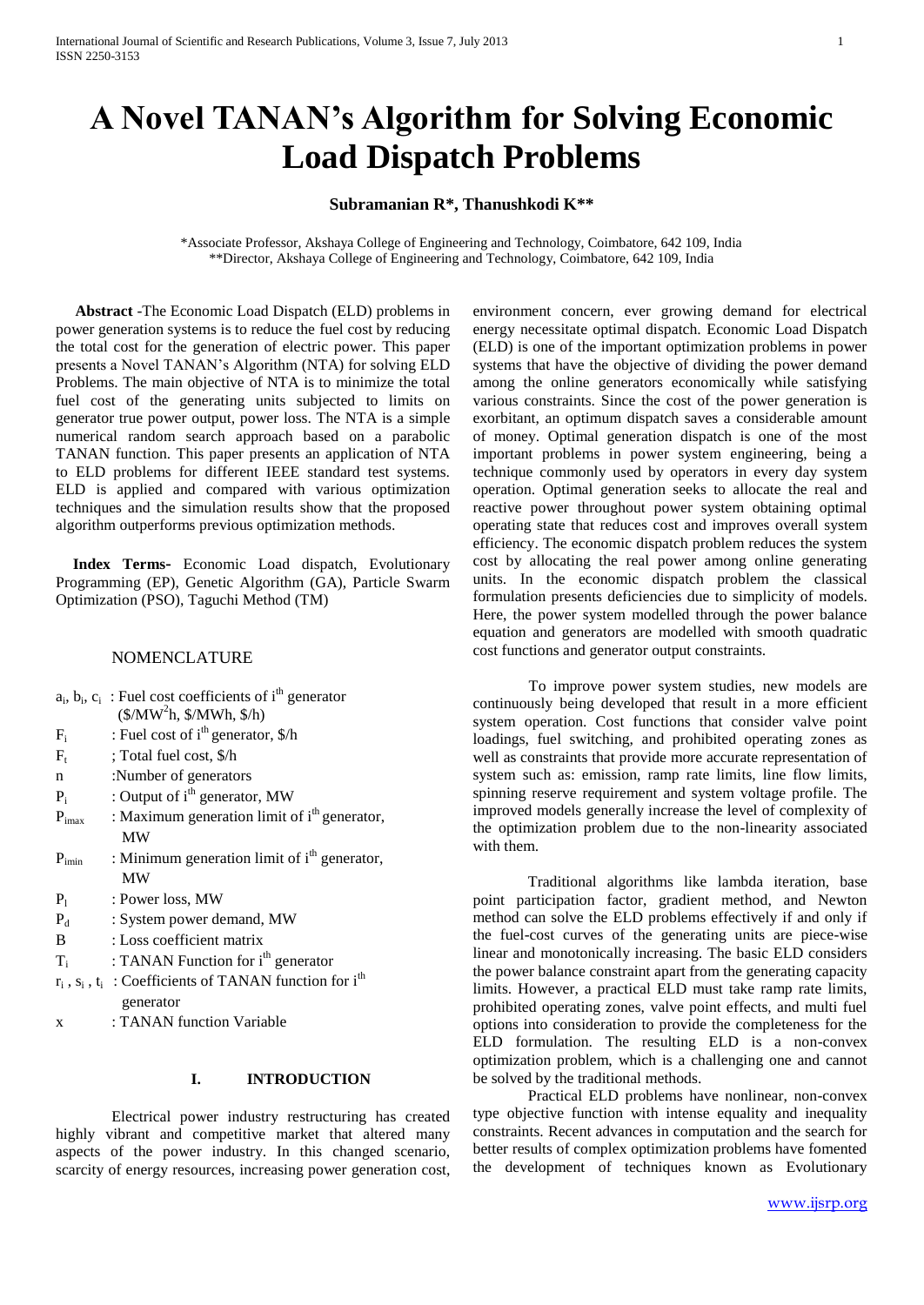International Journal of Scientific and Research Publications, Volume 3, Issue 7, July 2013 2 ISSN 2250-3153

Algorithms. These algorithms provide an alternative for obtaining global optimal solutions, especially in the presence of non-continuous, non-convex, highly solution spaces. These algorithms are population based techniques which explore the solution space randomly by using several candidate solutions instead of the single solution estimate used by many classical techniques. The success of evolutionary algorithms lies in the capability of finding solutions with random exploration of the feasible region rather than exploring the complete region. This results in a faster optimization process with lesser computational resources while maintaining the capability of finding global optima. The conventional optimization methods are not able to solve such problems due to local optimum solution convergence. Meta-heuristic optimization techniques especially Genetic Algorithms (GA) [1], Particle Swarm Optimization (PSO) [12] and Differential Evaluation (DE) [7] gained an incredible recognition as the solution algorithm for such type of ELD problems in last decade.

#### **II. PROBLEM FORMULATION**

The classical ELD problem is an optimization problem that determines the power output of each online generator that will result in a least cost system operating state. The objective of the classical economic dispatch is to minimize the total system cost where the total system cost is a function composed by the sum of the cost functions of each generator. This power allocation is done considering system balance between generation and loads, and feasible regions of operation for each generating unit.

The objective of the classical ELD is to minimize the total fuel cost by adjusting the power output of each of the generators connected to the grid. The total fuel cost is modelled as the sum of the cost function of each generator.

The basic economic dispatch problem can be described mathematically as a minimization of problem.

Minimize Ft =  $\sum_{i=1}^{n} F_i(P_i)$  (1) Where  $F_i(P_i)$  is the fuel cost equation of the ‗i'th plant. It is the variation of fuel cost in \$ with generated Power (MW).

$$
F_i(P_i) = a_i P_i^2 + b_i P_i + c_i \tag{2}
$$

The total fuel cost to be minimized is subject to the following constraints.

(4)

$$
\sum_{i=1}^{n} P_i = P_d + P_l \tag{3}
$$

$$
P_l = \sum_{i}^{n} \sum_{j}^{n} P_i B_{ij} P_j
$$

$$
P_i^{min} \le P_i \le P_i^{max} \tag{5}
$$

#### **IV. NOVEL TANAN's ALGORITHM**

The Novel TANAN's Algorithm (NTA) is specially defined for solving economic dispatch problems. The algorithm is stated as follows. The TANAN function is given by

$$
T_i = r_i + s_i x + t_i x^2 \tag{7}
$$

with a power balance constraint

$$
T_1 = P_d + P_l - \sum_{i=1}^{n} T_i
$$
 (8)

Where

| Ti                   | - TANAN function                 |
|----------------------|----------------------------------|
| $r_i$ , $s_i \& t_i$ | - coefficients of TANAN function |
| X                    | - TANAN function variable        |

The coefficients  $r_i$ ,  $s_i$  and  $t_i$  has been selected y taking the minimum limits of  $i<sup>th</sup>$  generator respectively. The TANAN function variable  $x'$  is a random variable and it ranges from 0 to 2. The value of 'x' has been selected by maximum of twenty random trial runs between 0 to 2 (tested for all IEEE standard test systems) with an increment of 0.1 and the value corresponds to minimum fuel cost has been taken from the random trials and its value is again fine-tuned by several trial runs to get the optimum value of fuel cost. Each generator is assigned by individual TANAN function and the value of each TANAN function is considered as the power output of that particular generator( $T_i = P_i$ ). Since the TANAN function is a parabolic function , it has an extreme lowest point that corresponds to the optimum value of fuel cost.

## *A. Algorithm:*

Step1:Assign TANAN function to each generators. Step2: Initialize  $r_i$ ,  $s_i$  and  $t_i$  values. Step3:Assign the value of x by several trial runs. Step4: Assign  $T_i = P_i$ . Step5:If  $P_i \leq$  Pimin then fix Pi = Pimin and if Pi  $\geq$  Pimax then fix Pi = Pimax.  $Step 6: Verify P<sub>d</sub>$  and generator limits lie within the given range, if not adjust the value of x to meet the power balance. Step7:Notify the fuel cost values and stop the process.

*B. Flowchart*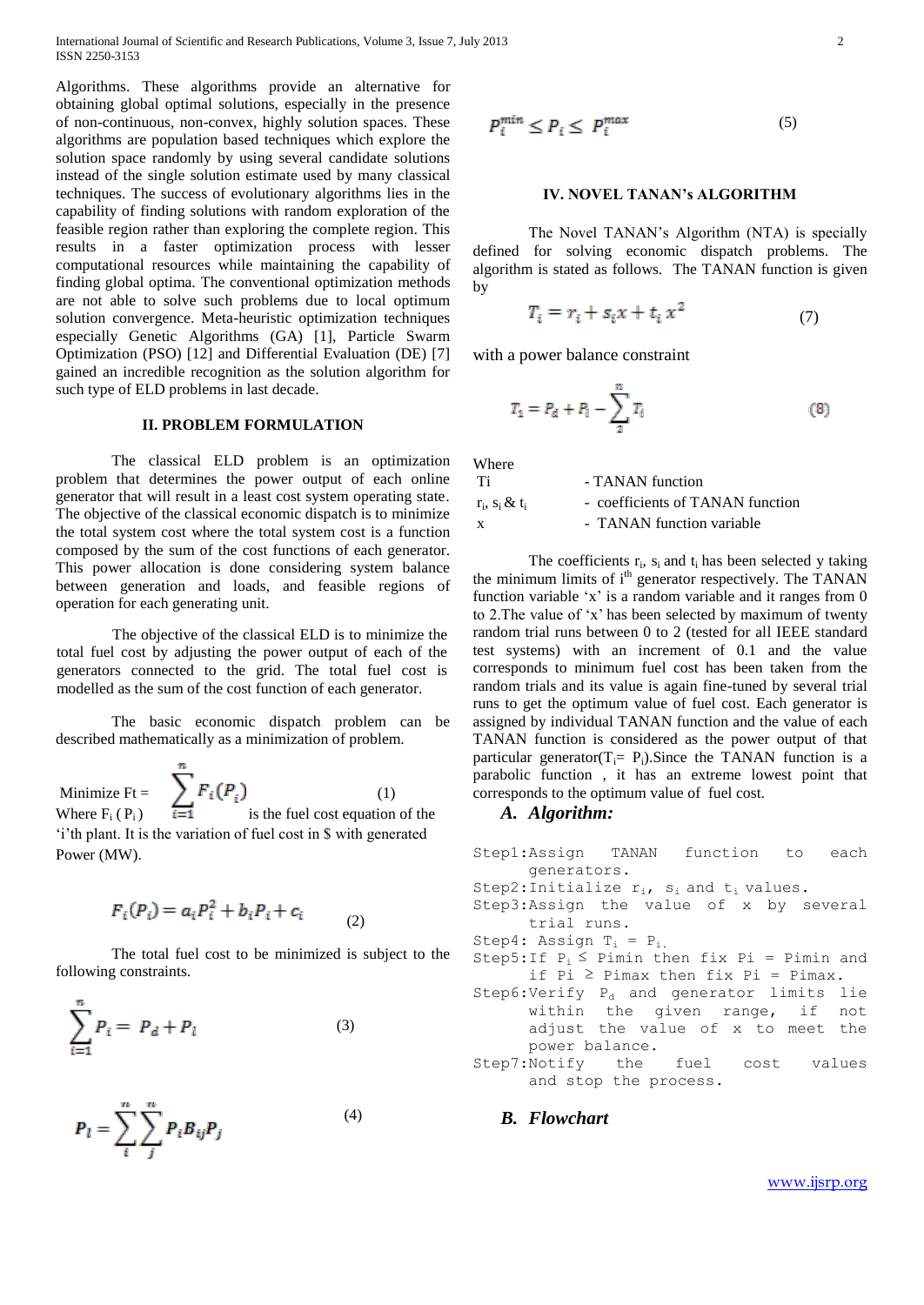

## **V. SIMULATION RESULTS**

The NTA for ELD problem have implemented in MATLAB and it was run on a computer with Intel Core2 Duo processor, 3GB RAM memory and Windows XP operating system. Since the performance of the proposed algorithm sometimes depends on input parameters, they should be carefully chosen. After several runs, the following results were obtained and are tabulated.

Table 1- Results of IEEE- 3 machine (Pd= 850 MW) test system without considering the power loss for different 'x' values by NTA.

| S.No           | X   | Fuel Cost (\$/MW/h) |
|----------------|-----|---------------------|
|                | 0.1 | 8463.068919         |
| $\overline{c}$ | 0.2 | 8417.590792         |
| 3              | 0.3 | 8370.357420         |
| 4              | 0.4 | 8323.615112         |
| 5              | 0.5 | 8279.909688         |
| 6              | 0.6 | 8242.086472         |
| 7              | 0.7 | 8213.290299         |
| 8              | 0.8 | 8196.965512         |
| 9              | 0.9 | 8196.855959         |
| 10             | 1.0 | 8217.005000         |

From the table 1, the value of' x' lies in the range of 0.8 to 0.9 for the minimum fuel cost and to meet the power

demand and the optimum value of x is again fine tuned by several random trials and the optimum value for minimum fuel cost obtained at x=0.8515 as shown in table 2.

Table 2- Best result from IEEE- 3 machine test system (Pd = 850 MW) without considering the Power loss (**x = 0.8515)**

| <b>Description</b>       | <b>NTA</b>  |
|--------------------------|-------------|
| $P_1(MW)$                | 386.482838  |
| $P_2(MW)$                | 334.689550  |
| $P_3(MW)$                | 128.827613  |
| Total power(MW)          | 850,000000  |
| Total fuel cost(\$/MW/h) | 8194.636018 |
| Execution time(sec)      | 0.001474    |

Table 3-Results from IEEE-6 machine (Pd=1263MW) test system including power loss for different 'x' values by NTA.

| S.No           | X   | <b>Total cost</b> (\$/MW/h) |
|----------------|-----|-----------------------------|
| 1              | 0.1 | 17655.684680                |
| 2              | 0.2 | 17345.865169                |
| 3              | 0.3 | 17017.906250                |
| $\overline{4}$ | 0.4 | 16684.352690                |
| 5              | 0.5 | 16359.349516                |
| 6              | 0.6 | 16058.615066                |
| 7              | 0.7 | 15799.410956                |
| 8              | 0.8 | 15602.409125                |
| 9              | 0.9 | 15480.812974                |
| 10             | 1.0 | 15430.182993                |
| 11             | 1.1 | 15447.425273                |
| 12             | 1.2 | 15534.553158                |

From the table 3, the value of' x' lies in the range of 1.0 to 1.1 for the minimum fuel cost and to meet the power balance and the optimum value of x is again fine tuned by several random trials and the optimum value for minimum fuel cost obtained at x=1.03 as shown in table 4.

Table 4 -Best result of IEEE- 6 machine (Pd=1263MW) test system including power loss (**x=**1.03)

| <b>Description</b>        | <b>NTA</b>   |
|---------------------------|--------------|
| $P_1(MW)$                 | 446.420479   |
| $P_2(MW)$                 | 154.545000   |
| $P_3(MW)$                 | 247.272000   |
| $P_4(MW)$                 | 150.000000   |
| $P_5(MW)$                 | 154.545000   |
| $P_6(MW)$                 | 120.000000   |
| Total power (MW)          | 1272.782479  |
| Total fuel cost (\$/MW/h) | 15428.730294 |
| Power loss (MW)           | 9.782479     |
| CPU time (sec)            | 0.254221     |

Table 5- Results from IEEE-6 machine (Pd=283.4MW) test system including power loss for different 'x' values by NTA.

| S.No | <b>Total cost</b> (\$/MW/h) |
|------|-----------------------------|
|      | 977.218838                  |
|      | 975.744877                  |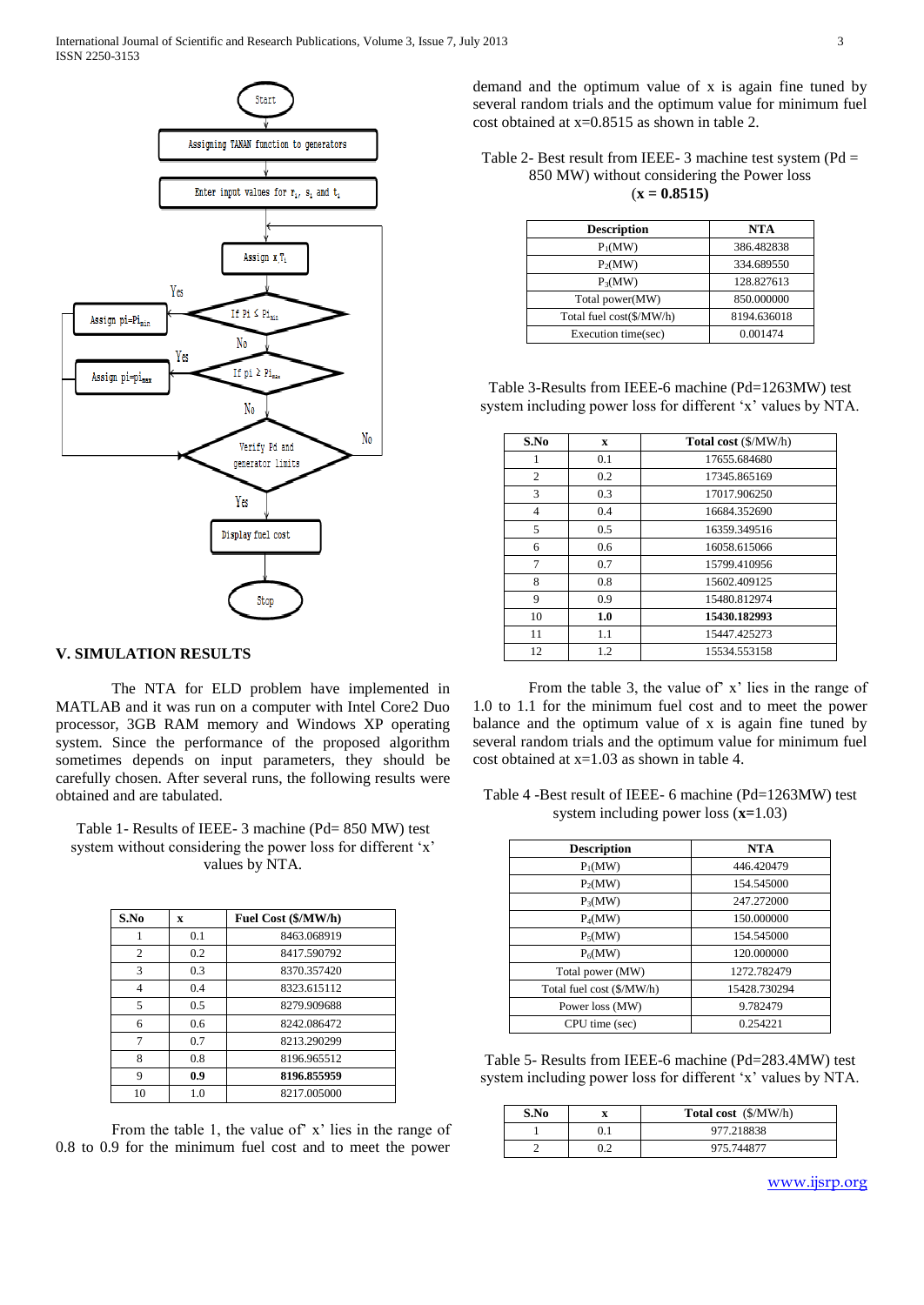| 3  | 0.3 | 976.117638  |
|----|-----|-------------|
|    | 0.4 | 979.222847  |
|    | 0.5 | 986.062392  |
|    | 0.6 | 997.753602  |
|    | 0.7 | 1015.528440 |
|    | 0.8 | 1040.732620 |
|    | 0.9 | 1074.824641 |
| 10 | 1.0 | 1119.374738 |

From the table 5, the value of' x' lies in the range of 0.2 to 0.3 for the minimum fuel cost and to meet the power balance and the optimum value of x is again fine tuned by several random trials and the optimum value for minimum fuel cost obtained at x=0.235 as shown in table 6.

| Table 6-Best result of IEEE- 6 machine (Pd=283.4MW) test |  |
|----------------------------------------------------------|--|
| system including power loss $(x=0.235)$                  |  |

| <b>Description</b>        | NTA        |
|---------------------------|------------|
| $P_1(MW)$                 | 197.352501 |
| $P_2(MW)$                 | 25.804500  |
| $P_3(MW)$                 | 19.353375  |
| $P_4(MW)$                 | 12.902250  |
| $P_5(MW)$                 | 12.902250  |
| $P_6(MW)$                 | 15.482700  |
| Total power (MW)          | 283.797576 |
| Total fuel cost (\$/MW/h) | 975.622401 |
| Power loss (MW)           | 0.397576   |
| CPU time (sec)            | 0.003089   |

Table 7- Results from IEEE-15 machine (Pd=2640 MW) test system including power loss for different 'x' values by NTA.

| S.No | $\mathbf x$   | Total cost (\$/MW/h) |
|------|---------------|----------------------|
|      | 0.1           | 33386.921422         |
| 2    | 0.2           | 33333.759960         |
| 3    | 0.3           | 33284.089414         |
| 4    | 0.4           | 33242.851931         |
| 5    | 0.5           | 33215.609374         |
| 6    | $0.6^{\circ}$ | 33208.528755         |
| 7    | 0.7           | 33228.366041         |
| 8    | 0.8           | 33282.448369         |
| 9    | 0.9           | 33378.654686         |
| 10   | 1.0           | 33525.394866         |

From the table 7, the value of' x' lies in the range of 0.7 to 0.8 for the minimum fuel cost and to meet the power balance and the optimum value of x is again fine tuned by several random trials and the optimum value for minimum fuel cost obtained at x=0.747 as shown in table 8.

Table 8 -Best result of IEEE- 15 machine (Pd=2640 MW) test system including power loss (**x=0.747**)

| <b>Description</b> | NTA        |
|--------------------|------------|
| $P_1(MW)$          | 448.431247 |
| $P_2(MW)$          | 410.292150 |
| $P_3(MW)$          | 54.705620  |
| $P_4(MW)$          | 54.705620  |
| $P_5(MW)$          | 410.292150 |
| $P_6(MW)$          | 369.262935 |
| $P_7(MW)$          | 369.262935 |

| $P_8(MW)$                 | 164.116860   |  |  |  |
|---------------------------|--------------|--|--|--|
| P <sub>9</sub> (MW)       | 68.382025    |  |  |  |
| $P_{10}(MW)$              | 68.382025    |  |  |  |
| $P_{11}(MW)$              | 54.705620    |  |  |  |
| $P_{12}(MW)$              | 54.705620    |  |  |  |
| $P_{13}(MW)$              | 68.382025    |  |  |  |
| $P_{14}(MW)$              | 41.029215    |  |  |  |
| $P_{15}(MW)$              | 41.029215    |  |  |  |
| Total power (MW)          | 2677.685262  |  |  |  |
| Total fuel cost (\$/MW/h) | 33389.662792 |  |  |  |
| Power loss (MW)           | 37.685262    |  |  |  |
| CPU time (sec)            | 0.007171     |  |  |  |

Table 9- Results from IEEE-20 machine (Pd=2500 MW) test system including power loss for different 'x' values by NTA.

| S.No           | X   | <b>Total cost</b> (\$/MW/h) |
|----------------|-----|-----------------------------|
|                | 0.1 | 61355.381113                |
| $\overline{c}$ | 0.2 | 61295.578628                |
| 3              | 0.3 | 61271.142479                |
| $\overline{4}$ | 0.4 | 61300.750489                |
| 5              | 0.5 | 61405.293039                |
| 6              | 0.6 | 61607.772058                |
| 7              | 0.7 | 61933.190026                |
| 8              | 0.8 | 62408.429576                |
| 9              | 0.9 | 63062.124409                |
| 10             | 1.0 | 63906.958143                |

From the table 9, the value of' x' lies in the range of 0.7 to 0.8 for the minimum fuel cost and to meet the power balance and the optimum value of x is again fine tuned by several random trials and the optimum value for minimum fuel cost obtained at x=0.747 as shown in table 10.

Table 10-Best result of IEEE- 15 machine (Pd=2500 MW) test system including power loss (**x=0.747**)

| <b>Description</b>        | <b>NTA</b>   |  |  |  |
|---------------------------|--------------|--|--|--|
| $P_1(MW)$                 | 599.962597   |  |  |  |
| $P_2(MW)$                 | 115.250450   |  |  |  |
| $P_3(MW)$                 | 115.250450   |  |  |  |
| $P_4(MW)$                 | 115.250450   |  |  |  |
| $P_5(MW)$                 | 115.250450   |  |  |  |
| $P_6(MW)$                 | 46.100180    |  |  |  |
| $P_7(MW)$                 | 57.625225    |  |  |  |
| $P_8(MW)$                 | 115.250450   |  |  |  |
| $P_9(MW)$                 | 115.250450   |  |  |  |
| $P_{10}(MW)$              | 69.150270    |  |  |  |
| $P_{11}(MW)$              | 230.500900   |  |  |  |
| $P_{12}(MW)$              | 345.751350   |  |  |  |
| $P_{13}(MW)$              | 92.200360    |  |  |  |
| $P_{14}(MW)$              | 46.100180    |  |  |  |
| $P_{15}(MW)$              | 57.625225    |  |  |  |
| $P_{16}(MW)$              | 46.100180    |  |  |  |
| $P_{17}(MW)$              | 69.150270    |  |  |  |
| $P_{18}(MW)$              | 69.150270    |  |  |  |
| $P_{19}(MW)$              | 92.200360    |  |  |  |
| $P_{20}(MW)$              | 69.150270    |  |  |  |
| Total power (MW)          | 2582.270337  |  |  |  |
| Total fuel cost (\$/MW/h) | 62136.184169 |  |  |  |
|                           |              |  |  |  |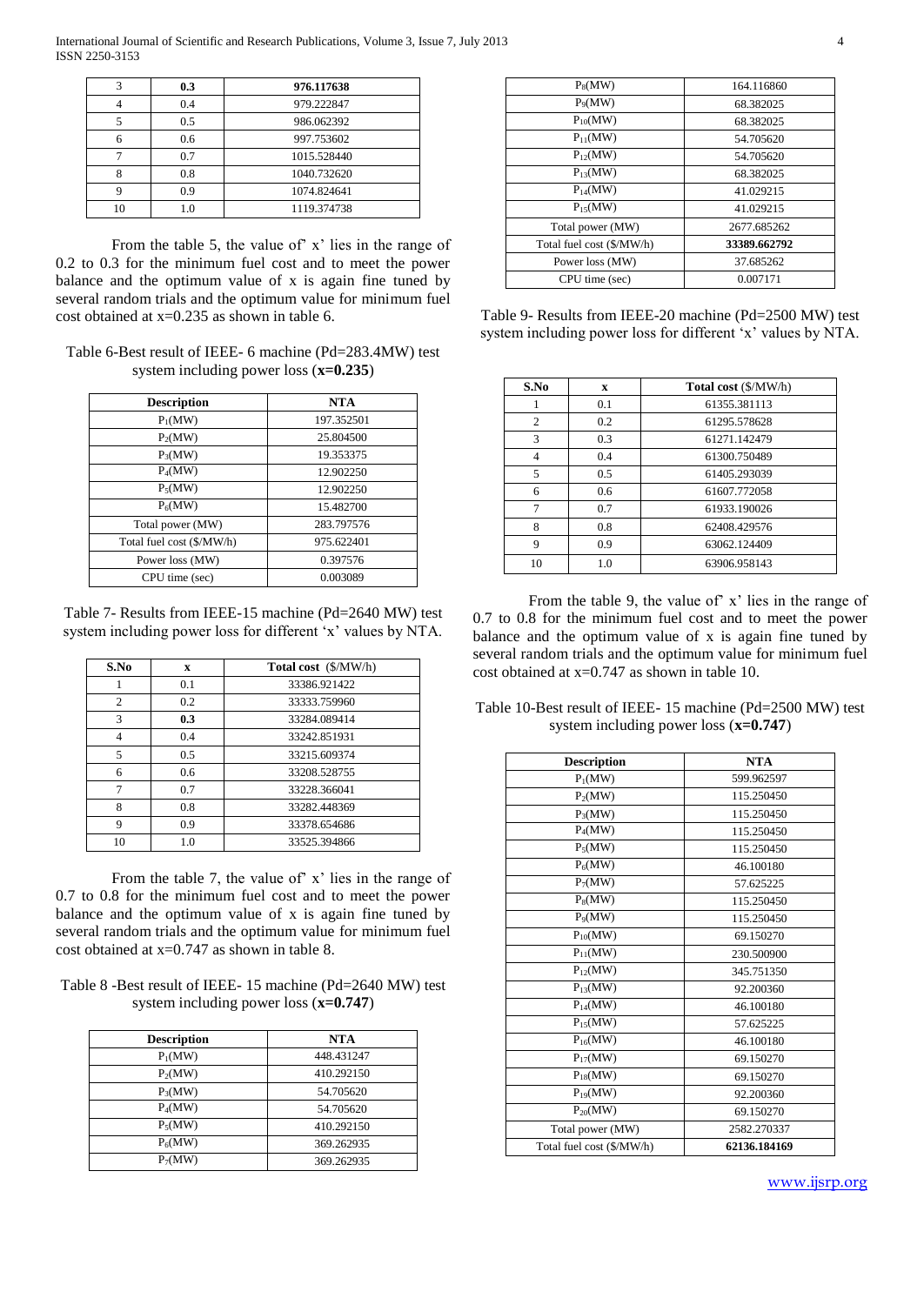| Power loss 798(MW) | 82.270337 |  |  |
|--------------------|-----------|--|--|
| CPU time (sec)     | 0.009748  |  |  |

**Table 11 -** Comparison Table Showing Simulation Result of NTA for IEEE 3-unit test system (Pd=850 MW) with valve point loading effect along with GA [1], PSO [9],DE[9],NPSO-LRS[8],BFO[9]and BBO [9] Algorithms.

| SI.<br>No | <b>Description</b>      | <b>GA</b> | PS <sub>0</sub> | DE        | <b>NPSO-LRS</b> | <b>BFO</b> | <b>BBO</b> | <b>NTA</b>   |
|-----------|-------------------------|-----------|-----------------|-----------|-----------------|------------|------------|--------------|
| ı.        | (MW)<br>P.              | 474.8066  | 447.8066        | 447.744   | 446.96          | 449.46     | 447.3997   | 446.420479   |
| 2.        | (MW)<br>Р,              | 178.6363  | 178.6363        | 173,407   | 173.3944        | 172.88     | 173.2392   | 154.545000   |
| 3.        | (MW)<br>Ps.             | 262.2089  | 262.2089        | 263.411   | 262.3436        | 263.41     | 263.3163   | 247.272000   |
| 4.        | (MW)<br>P.              | 134.2826  | 134.2826        | 139.076   | 139.512         | 143.49     | 138,0006   | 150.000000   |
| 5.        | (MW)<br>P.              | 151,9039  | 151.9039        | 165.364   | 164.7089        | 164.91     | 165.4104   | 154.545000   |
| 6.        | (MW)<br>P.              | 74.1812   | 74.1812         | 86.944    | 89.0162         | 81.252     | 87.07979   | 120.000000   |
| 7.        | Power Output<br>(MW)    | 1276.0195 | 1276.0195       | 1275.947  | 1275.9351       | 1275.402   | 1275.446   | 1272.782479  |
| 8.        | $P_{\text{low}}$ (MW)   | 13.0217   | 13.0217         | 12.957    | 12.9351         | 12.402     | 12.446     | 15428.730294 |
| 9.        | Fuel cost (\$/h)        | 15469     | 15459           | 15449.766 | 15450           | 15443.8497 | 15443.096  | 9.782479     |
| 10.       | Execution<br>time(sec.) | 41.58     | 14.89           | NA        | NA              | NA         | 0.03       | 0.254221     |



Fig-4 Comparison chart for IEEE-6 machine test system outputs (Pd=1263MW) with power loss.



Fig-5 Comparison chart for fuel cost for IEEE-6 machine test system (Pd=1263MW) with power loss.

#### **VI. CONCLUSION**

The proposed NTA to solve ELD problem with the practical constraints has been presented in this paper. From the comparison table it is observed that the proposed algorithm exhibits a comparative performance with respect to other population based techniques. It is clear that the NTA is a simple numerical random search technique for solving ELD problems. From the simulations, it can be seen that NTA gave the best result of minimized fuel cost, reduced power loss and very less computational time compared to all other optimization methods. In future, the proposed NTA can be used to solve ELD considering ramp rate limits and prohibited operating zones and also for finding the optimal value of the NTA variable 'x' by developing standard search techniques.

#### **References**

- [1] D. C. Walters and G. B. Sheble, Genetic Algorithm Solution of Economic Dispatch with Valve Point Loading, IEEE Transactions on Power Systems,Vol. 8, No.3,pp.1325–1332, Aug. 1993.
- [2] P. H. Chen and H.C. Chang, Large-Scale Economic Dispatch by Genetic Algorithm, IEEE Transactions on Power Systems, Vol. 10, No.4,pp. 1919–1926, Nov. 1995.
- [3] D. Simon, "Biogeography-based optimization," IEEE Trans. Evol. Comput., vol. 12, no. 6, pp.702–713, Dec. 2008.
- [4] G. B. Sheble and K. Brittig, "Refined genetic algorithm- economic dispatch example", IEEE Trans. Power Systems, Vol.10, pp.117-124, Feb.1995.
- [5] B. K. Panigrahi, V. R. Pandi. "Bacterial foraging optimization: Nelder-Mead hybrid algorithm for economic load dispatch." IET Gener. Transm, *Distrib.* Vol. 2, No. 4. Pp.556-565, 2008.
- [6] Dervis Karaboga and Bahriye Basturk, ‗Artificial Bee Colony (ABC) Optimization Algorithm for Solving Constrained Optimization Problems,' Springer-Verlag, IFSA 2007, LNAI 4529, pp. 789–798.
- [7] R. Storn and K. Price, Differential Evolution—A Simple and Efficient Adaptive Scheme for Global Optimization Over Continuous Spaces, International Computer Science Institute,, Berkeley, CA, 1995, Tech. Rep. TR-95–012.
- [8] Selvakumar I.A, Thanushkodi K, "A new particle swarm optimization solution to non convex economic load dispatch problems", IEEE Transactions on Power Systems; 22:1.
- [9] Mohammad Moradi-Dalvand∗, Behnam Mohammadi-Ivatloo, Arsalan Najafi, Abbas Rabiee Erratum to "Continuous quick group search optimizer for solving non-convex economic dispatch problems"Electr. Power Syst. Res. 93 (2012) 93–105.
- [10] Jong-Bae Park*, Member, IEEE*, Ki-Song Lee, Joong-Rin Shin, and Kwang Y. Lee*, Fellow, IEEE "*A Particle Swarm Optimization for Economic Dispatch With Non smooth Cost Functions", IEEE transactions on power systems, vol. 20, no. 1, February 2005
- [11] Derong Liu*, Fellow, IEEE,* and Ying Cai*, Student Member, IEEE "*Taguchi Method for Solving the Economic Dispatch Problem With Non smooth Cost Functions", IEEE transactions on power systems, vol. 20, no. 4, November 2005
- [12] G. Zwe-Lee, "Particle swarm optimization to solving the economic dispatch considering the generator constraints," *IEEE Transactions on Power Systems,* vol. 18, pp. 1187-1195, 2003
- [13] Nayak, S.K.; Krishnanand, K.R.; Panigrahi, B.K.; Rout, P.K. ―Application of Artificial Bee Colony to economic load dispatch

www.ijsrp.org